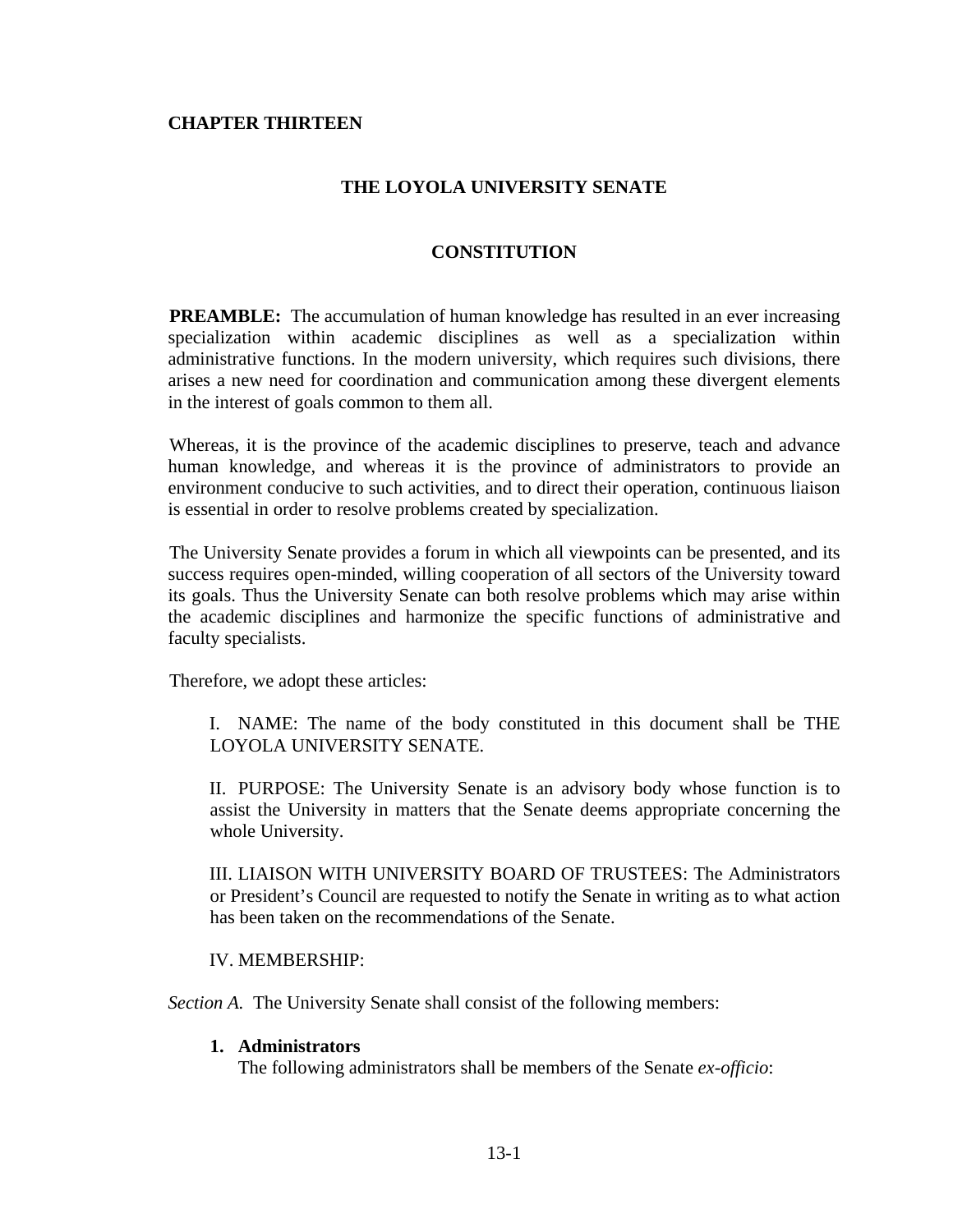The President of the University The Provost and Vice President for Academic Affairs

# **2. Faculty**

Representatives shall be elected from those full-time members of the faculty with at least one year academic service to the University.

From the College of Arts and Sciences there shall be elected at least one representative from each department of the College. The representative shall be elected by the members of the department, school, or college represented. Faculty representatives from each school, college, or department shall be elected in an exact ratio of six to one, based on the number of full-time faculty positions scheduled for the next academic year, according to the Provost and Vice President for Academic Affairs. Fractions of one-half or greater shall be entitled to one additional representative. No school or college shall have less than two representatives. In addition, librarians and military personnel who have faculty status, or the equivalent, shall each elect to the Senate a representative in accordance with the same ratios as for other representatives.

# **3. Former Chairman of the Senate**

Upon expiration of his term of office as elected Chairman of the Senate, in the event that he is not re-elected to the Senate or does not continue as a member in his administrative capacity, a Chairman shall remain a member of the Senate for one year following the expiration of his term of office.

# **4. Alternates**

Any member of the Senate may, in writing, appoint a proxy, with voting privileges, to attend meetings in his absence. No one person may represent by proxy more than one other person. The proxy shall present to the Secretary his written appointment as proxy.

Elected members of the Senate must appoint as proxy a member from the same school, college, or department he represents or any other elected member of the Senate.

# **5. Floor Privileges**

Any member of the Senate may request approval for floor privileges for a nonmember to address the Senate.

*Section B.* **Term of Office**. The term of office for faculty representatives shall be two years, except that those representatives elected in the first election year after the adoption of these amended articles shall be designated one-year and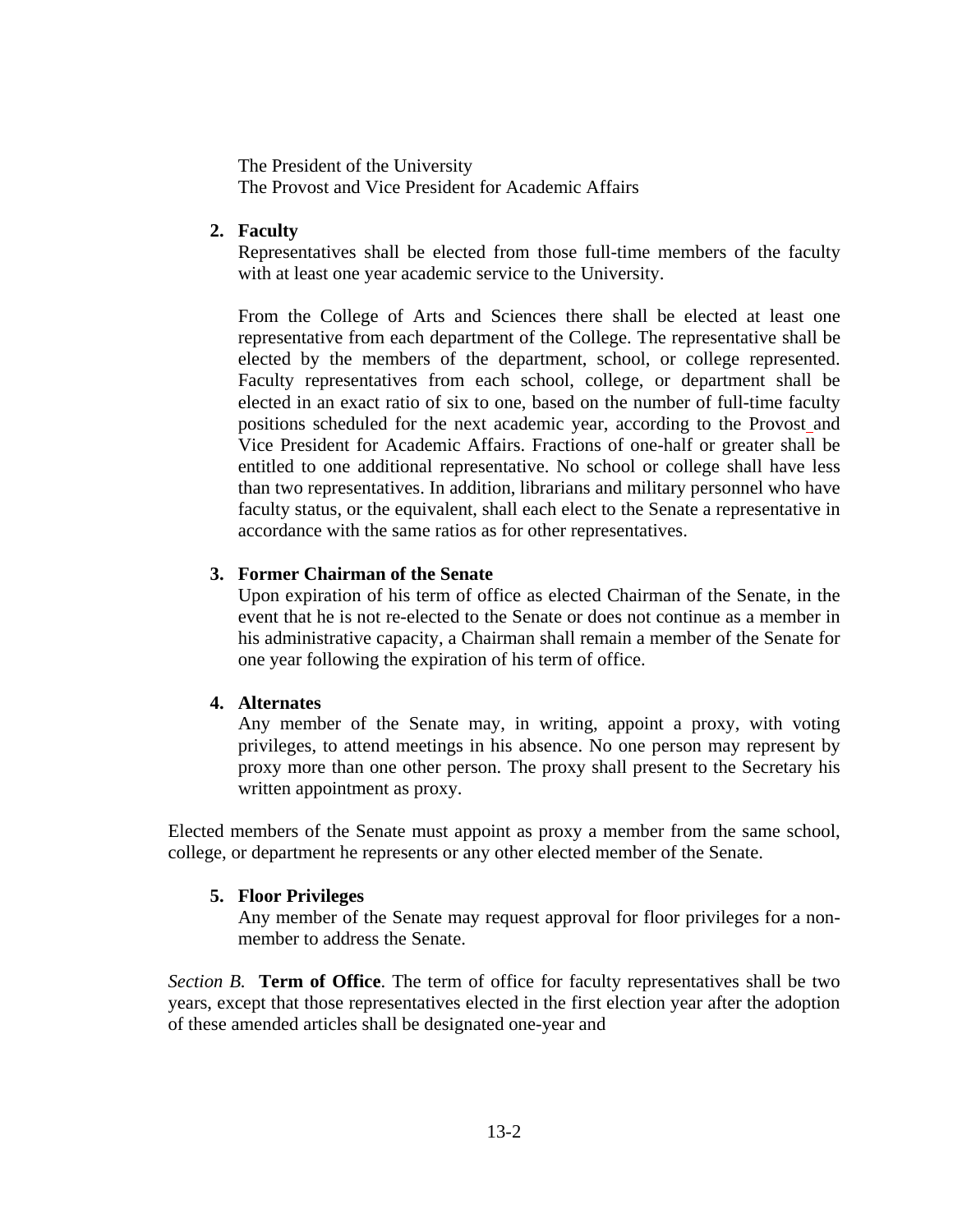two-year representatives, as determined by drawing lots. One half of those elected shall serve for but one year; the remainder, for two years.

The by-laws shall specify the number of absences without proxy appointed and the kind of meetings (e.g. regularly scheduled) after which an elected member would be disqualified and when his vacancy will be filled by a special election of the department and/or college which that Senator represents.

*Section C.* **Procedure for Electing** Senators. Elections shall be held each year in April, or as soon thereafter as possible. All full-time faculty members scheduled to return the next academic year, according to the Vice President for Academic Affairs, shall vote for representatives from their own school, college or department. The ballot shall contain the names of all those eligible for membership and willing to serve, from the school, college or department thereof, and the number of representatives to be elected. In case of a tie, a run-off will be held. Vacancies shall be filled by special election within the school, college or department thereof in which the vacancy occurs.

A meeting shall be called on the second Thursday in May or as soon thereafter as possible, after membership elections are completed, for the purpose of electing new Senate officers. The terms of new and re-elected members shall begin at that meeting.

*Section D.* **Quorum**. A minimum of twelve voting members, present in person, shall constitute a quorum.

# **V.** *OFFICERS:*

*Section A.* **Personnel**. The University Senate shall have the following officers: The President of the University shall be Honorary President of the Senate; from the body of the Senate shall be elected a Chairman, Vice Chairman, and a Secretary. These three elected officers, with the addition of two members elected from the Senate body, shall comprise the Executive Council of the Senate.

The Executive Council shall be empowered to make decisions for the Senate at such times when it is impossible to gather a quorum.

*Section B.* **Method of Election**. The three elected officers and two additional members of the Executive Council shall be elected by a simple majority of the entire Senate membership.

*Section C.* **Term of Office**. The three elected officers and two additional members of the Executive Council shall serve one year, with the privilege of re-election.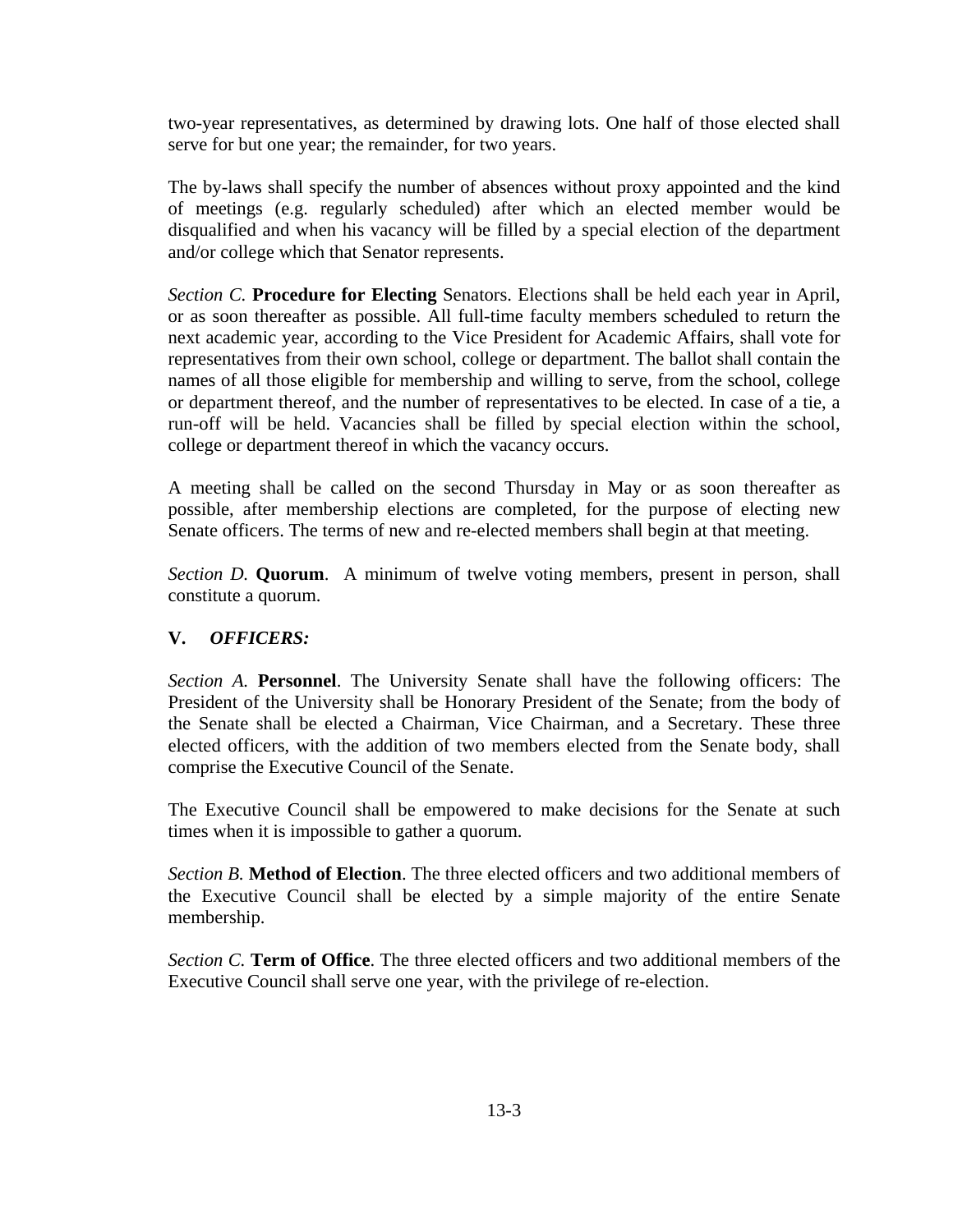*Section A.* **Regular Meetings**. The schedule of regular meetings shall be determined by the Senate. At least one meeting a month shall be held during the academic year.

*Section B.* **Special Meetings**. A special meeting may be called by the Honorary President, the Chairman, or by any five members of the Senate through the request of a member of the Executive Council.

# **VII.** *COMMITTEES:*

### *Section A.* **Delegation of Powers**

1. Any matter within the jurisdiction of the Senate may be delegated to committees which shall be responsible to the Senate.

2. Committees shall be of two kinds, standing or ad hoc.

3. The duties of each committee shall be specified by the Chair at the time of formation of the committee or in the By-laws.

## *Section B.* **Reports**

1. An ad hoc committee shall make a written report to the Senate on the completion of its duties.

2. Standing committees shall present interim reports as they deem necessary or at the request of the Senate.

3. The Chair may request any committee to distribute reports to the entire Senate membership.

#### *Section C.* **Standing Committee**.

There shall be at least one standing committee.

**University Elections Committee**. This committee proposes nominees for University and Senate committees and offices of the Senate. The University Elections Committee shall be composed of seven members, one selected from each of the following areas: Arts and Sciences, Business Administration, City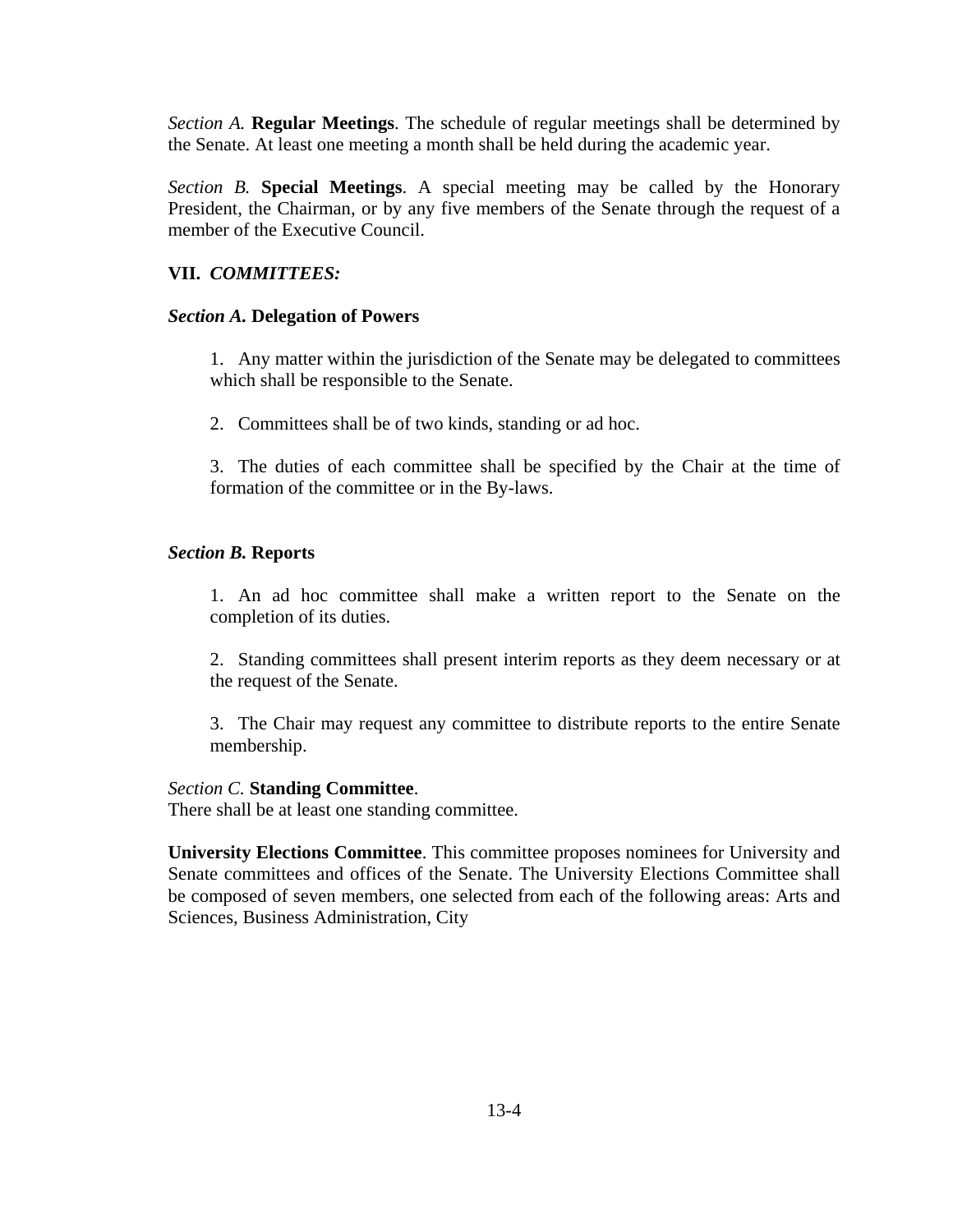College, University Libraries, and Music; and the Chairperson of the Senate shall serve as a member ex-officio.

#### **VIII.** *BY-LAWS:*

The Senate is empowered to adopt and amend By-laws for its operation by vote of a simple majority of the entire Senate membership.

The By-laws cannot be amended unless the proposal is presented at a regular meeting and voted on at a subsequent regular meeting.

## **IX.** *AMENDMENT OF THE CONSTITUTION:*

The Constitution may be amended by a two-thirds majority of the entire membership.

Proposed amendments to the Senate Constitution may be voted upon by mail ballot, but only after they have been discussed at a previous meeting and if so authorized by a majority of the Senate members present and voting at a previous meeting.

## **X.** *JURISDICTION OF THE CONSTITUTION:*

Insofar as this document alters the nature of the present Faculty Council and insofar as it constitutes a University Senate, this document shall supersede the By-laws of the Faculty Council.

#### **XI.** *EFFECTIVE DATE:*

This document shall be effective on October 11, 1968, the date determined by the President and Board of Trustees of Loyola University.

## **XII.** *PROVISION FOR CONTINUITY:*

The existing Faculty Council and all of its officers and committees shall continue in effect until their successors are elected.

## **BY-LAWS OF THE UNIVERSITY SENATE**

- 1. All meetings, except executive sessions, shall be open to all members of the University.
- 2. Final action on any resolution presented at a given meeting shall be delayed for at least one meeting.
- 3. Except in the case of emergency meetings, there shall be requirement of at least three days notice for meetings as to time and place and agenda.